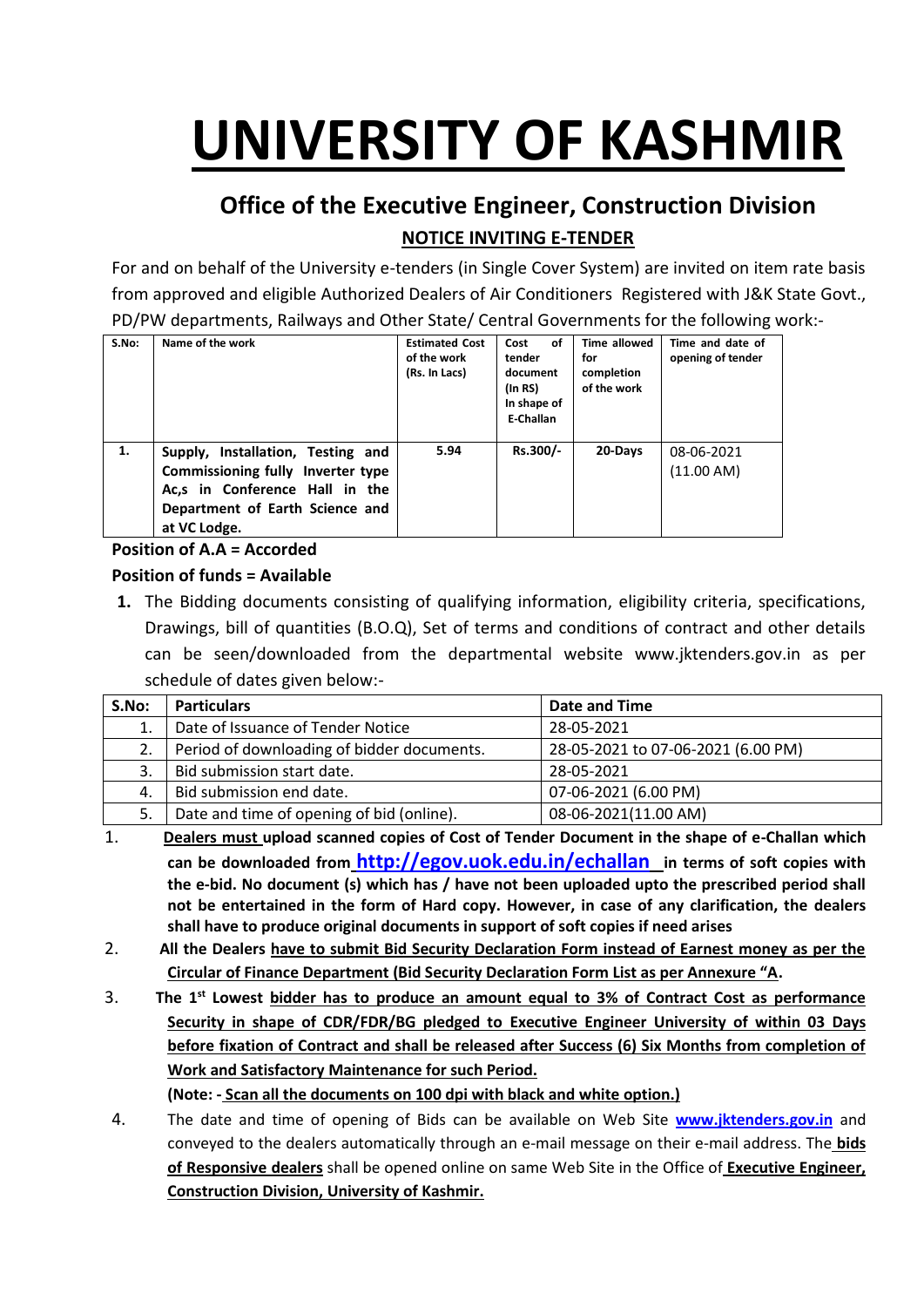#### 5. The bids for the work shall remain **valid for a period of 120 days from the date of opening of Technical bids.**

- 6. The earnest money shall be forfeited, If:-
- *a. Any bidder/ tenderer withdraw his bid/ tender during the period of bid validity or make any modifications in the terms and conditions of the bid.*
- *b. Failure of Successful bidder to furnish the required performance security within the specified time limit.*
- *c. Failure of Successful bidder to execute the agreement within 28 days after fixation of contract.*
- 7. **Instruction to dealers regarding e-tendering process.**
- 7.1. Dealers are advised to download bid submission manual from the "Downloads" option as well as from "Dealers Manual Kit" on website [www.jktenders.gov.into](http://www.pmgsytendersjk.gov.into/) acquaint bid submission process.
- 7.2. To participate in bidding process, dealers have to get 'Digital Signature Certificate (DSC)' as per Information Technology Act-2000. Dealers can get digital certificate from any approved Vendor.
- 7.3. The dealers have to submit their bids online in electronic format with digital Signature. No bid will be accepted in physical form.
- 6.4. Bids will be opened online as per time schedule mentioned in Para-1.
- 6.5 The Department will not be responsible for delay in online submission due to any reasons.
	- 8. Dealers are advised not to make any change in BOQ (Bill of Quantities) contents. In no case they should attempt to create similar BOQ manually. The BOQ downloaded should be used for filling the item rate inclusive of all taxes and it should be saved with the same name as it contains.
	- 9. **Price escalation and Taxes:-** The unit rates and prices shall be quoted by the bidder entirely in **Indian Rupees** and the rates quoted shall be deemed to include **price escalation and all taxes including CGST and SGST upto** completion of the work, unless otherwise specified. Deduction on account of taxes shall be made from the bills of the contractor on gross amount of the bill as per the rates prevailing at the time of recovery.
	- 10. Dealers are advised to use **"My Documents"** area in their user on e-Tendering portal to store such documents as are required.
	- 11. **In case of any specified project the relevant guidelines / standard bidding document shall be followed.**

#### 12. **Instructions to Bidder (ITB)**

- *12.1. All dealers shall upload the following information and documents along with qualification criteria / qualification information with their bids:*
	- *a. Copies of original documents defining constitution/ legal status, place of registration with up to date renewal and principal place of Business.*
	- *b. Valid GSTIN Registration with latest clearance certificate/Acknowledgement receipt of GST return copy GST-3B and PAN Card.*
	- *c. List of Approved Electrical Material/ Accessories to be used duly filled and stamped.*
- *d. Technical Specification for 3 Phase Servo Stabilizer duly affixed and Stamped.p*
- *12.2. The bidder at his own responsibility and risk should visit and examine the site of work and its surroundings before submission of bid.*
- *12.3. Non attendance of pre-bid meeting will not be cause of disqualification of the bidder.*
- *12.4. All documents relating to the bid shall be in the English Language.*
- *14. The Bidder shall have to use good quality approved materials at his own cost, no departmental supplies be made by the University*
- *14. If the bidder does not quote rate for any item of the rate list/quantity schedule, cost of such item/ items shall be deemed to be part of the overall/total contract value. No rate shall be allowed for such item / items in the allotment of contract.*
- 13. **General Conditions of Contract:-**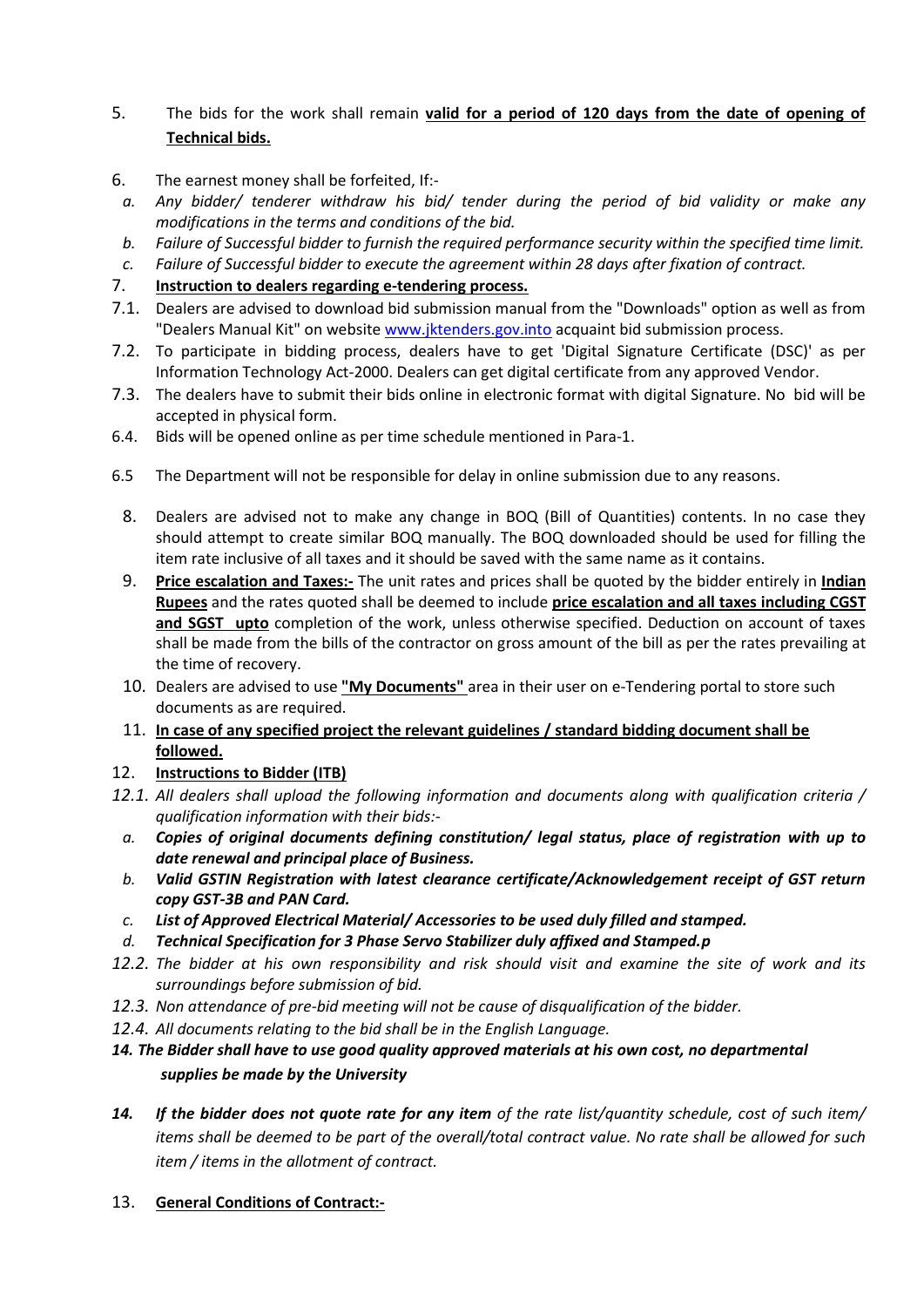- 13.1. The date of start of the work shall be reckoned within one week from the date of issuance of LOI/Contract allotment as the case may be.
- 13.2. **Penalty for delay in completion:-**In case of delay in completion of work beyond stipulated period of completion, penalty of Rs. 2000/- per day but up to maximum of 10% of the total contract shall be imposed.
- 13.3. **Time extension:-**Suitable time extension shall be granted in case of increase in scope of work and in the event of delay beyond control of contractor to be determined by the department.
- 13.4. **Advance Payments**:-No mobilization advance/equipment advance shall be paid unless otherwise specified in the SBD.
- 13.5. **Secured Advance**:-No secured advance is admissible unless otherwise specified.
- 13.6. **Retention Money: -** 10% shall be deducted from each running bill of the successful contractor which shall be released after virtual completion of work in all respects/when recommended.
- 13.7. **Schedule of Payment:-**The payment schedule shall be fixed after award of contract in favour of successful bidder, on the basis of availability of funds and value of work executed, shall be determined by the Engineer.
- 13.8. **Amendment of bidding document:-**Before the deadline for submission of bids the employer may modify the bidding documents by issuing Addenda.
- 13.9. **The tender receiving authority reserves the right to accept or reject any tender or all tenders without assigning any reason thereof.**
- 13.10. **Restoration of work: -** On completion of contract the contractor shall be responsible to remove all un-used material and restore all work in its original position at his own cost.
- 13.11. **Traffic regulations:-**The contractor is bound to adhere to traffic regulations as is applicable from time to time and ensure arrangements of smooth regulation of traffic during execution of work.
- 13.12. **Arbitration:-** The arbitration shall be conducted in accordance with the arbitration procedure stated in the J&K conciliation and Arbitration Act No:-xxxv of 1997 issued vide SRO No:-403 vide Notification of J&K Govt., "Law Department" 11th December-1997.
- 13.13. **Defective Liability period:** The DLP shall be commenced from the date of certified completion of work and period shall be 6 months.
- 13.14. In case the agency fails to execute the work, the deposits in the shape of CDR shall be liable for forfeiture besides initiating other punitive actions against the defaulter without serving any notice.
- 13.15. **ALL KEY CONSTRUCTION MATERIAL shall have to be strictly as per prescribed specifications and approval of the Engineer In-charge.**
- 13.16. The CDR shall be released after (6) six months from completion of the work and satisfactory maintenance for such period.
- 13.17. Failure on part of the contractor to fulfill his obligations of maintenance schedules shall result in forfeiture of the deposits held for this purpose as well as the CDR for this work.
- 13.18. **Safety: -** The contractor shall be responsible for safety of all activities at site of work.
- 13.19. **Discoveries**: Anything of historical or other interest or of significant value unexpectedly discovered on the site shall be the property of University.
- 13.20. **Tests**:-The contractor shall be solely responsible for carrying out the mandatory tests required for the quality control at his own cost (if applicable).
- 13.21. **Termination**: The employer may terminate the contract if the contractor causes a fundamental breach of the contract.

#### 13.22. **Fundamental breach of contract will include:-**

*a. Continuous stoppage of Work for a period of 30 days without authorization of Engineer in-charge.*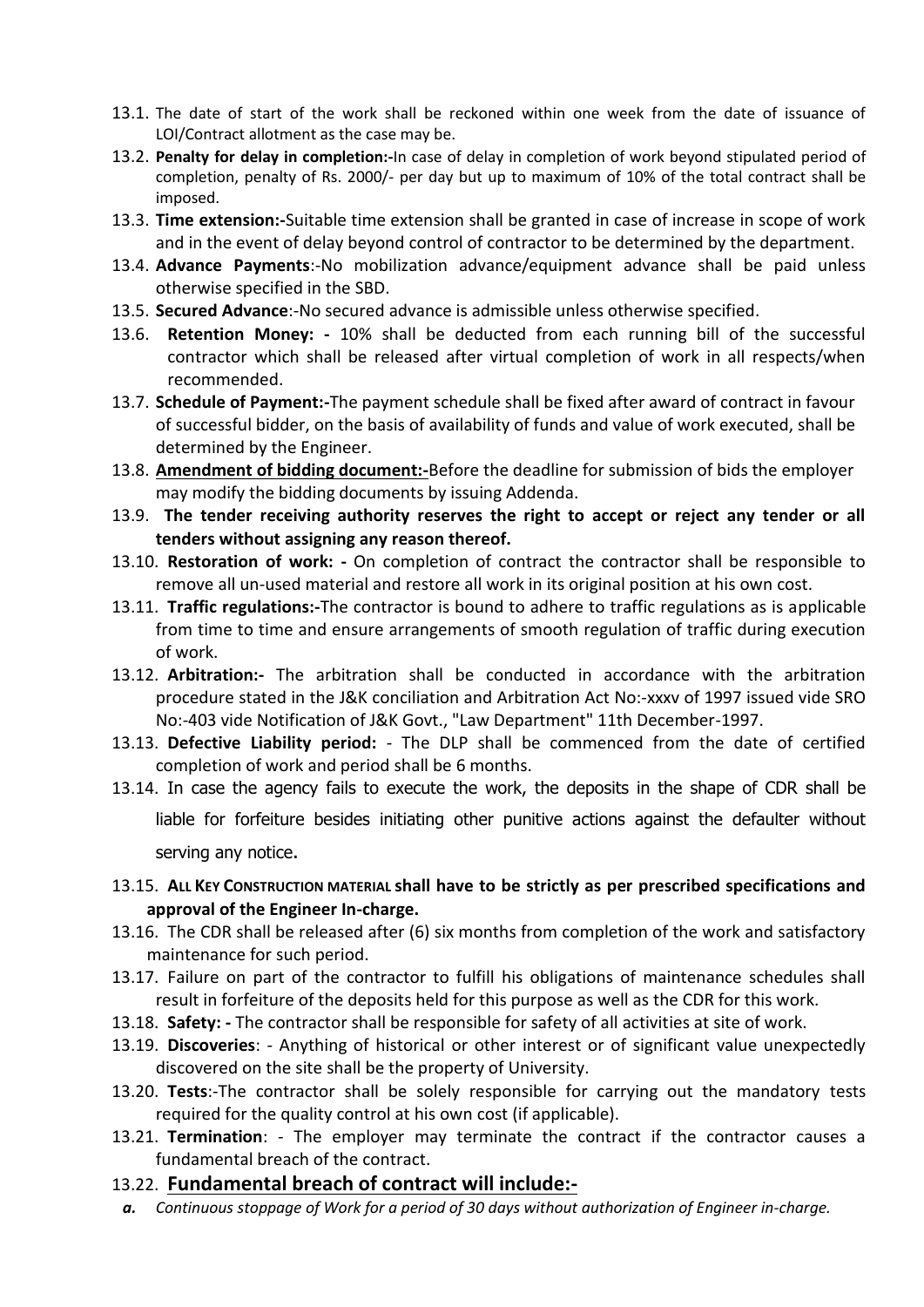- **b.** *Contractor is declared bankrupt.*
- *c. Any evidence of involvement of contractor in corrupt practices.*
- *d. If the contractor indulges in willful disregard of the quality control measures put in place by the department.*
- *e. Contractor delays the completion of work beyond stipulated time of completion.*
- *f. Pursuant to the process of termination of defaulted contract, the employer reserves the right to invite fresh tender for the balance work at the risk and cost of defaulting contractor.*
- *g. If in case contractor failed to start /complete the work, within the stipulated time period, his CDR/Earnest Money shall be forfeited after termination of the contract. Besides, defaulting contractor shall be debarred from taking works in R&B Department at least for one year.*

#### 13.23. **Major Labor Laws applicable to establishment engaged in building and other construction Work:-**

- *a. Workmen compensation act 1923.*
- *b. Payment of Gratuity Act 1972.*
- *c. Employees P.F. and Miscellaneous Provision Act 1952.*
- *d. Maternity Benefits Act 1951.*
- *e. Contract Labor (Regulation & Abolition) Act 1970.*
- *f. Minimum Wages Act 1948.*
- *g. Payment of Wages Act 1936.*
- *h. Equal remuneration Act 1979.*
- *i. Payment of bonus Act 1965.*
- *j. Industrial disputes Act 1947.*
- *k. Industrial employment standing orders Act 1946.*
- *l. Trade Union Act 1926.*
- *m. Child Labor (Prohibition & Regulation) Act 1986.*
- *n. Inter State Migrant workmen's (Regulation of employment & Conditions of service)Act 1979.*
- *o. The Building and other Construction workers (Regulation of employment and Condition of service) Act 1996 and the Census Act of 1996.*
- p. *Factories Act 1948.*
- q. *Compliance with Labor Regulation Laws of J&K State*.
- 13.24. **Specification/Quality Control: -**All items of works shall confirm to specifications as per IRC/ MORTH/ NBO/ CPWD/ SSR/ Any other prescribed specifications and quantities may vary ± 10% to the estimated quantities.
- 13.25. **Insurance**:- Insurance cover to Labor / Machinery / Work / Plant material / Equipment by the contractor shall be mandatory.
- 13.26. **Laws Governing the Contract:-**The contract shall be governed by Laws of the land.
- 13.27. **Court's Jurisdiction**:-In case of any disputes/differences between contractor and Department the jurisdiction shall be J&K State.
- 13.28. **Time Extension**:-
- *a. The work is to be completed within the time limit specified in the NIT and the time of completion will also increase / decrease in proportion with additional / deleted quantum of work depending upon the actual quantum of work.*
- *b. Request for extension of time shall be made by the contractor in writing not later than fifteen days of happening of the event causing delay. The contractor shall also indicate in such a request the period for which extension is desired.*
- *c. Abnormal /bad weather or Serious loss or damage by fire or Civil commotion, strike or lockout (other than among the labour engaged by the contractor) affecting any or the trades*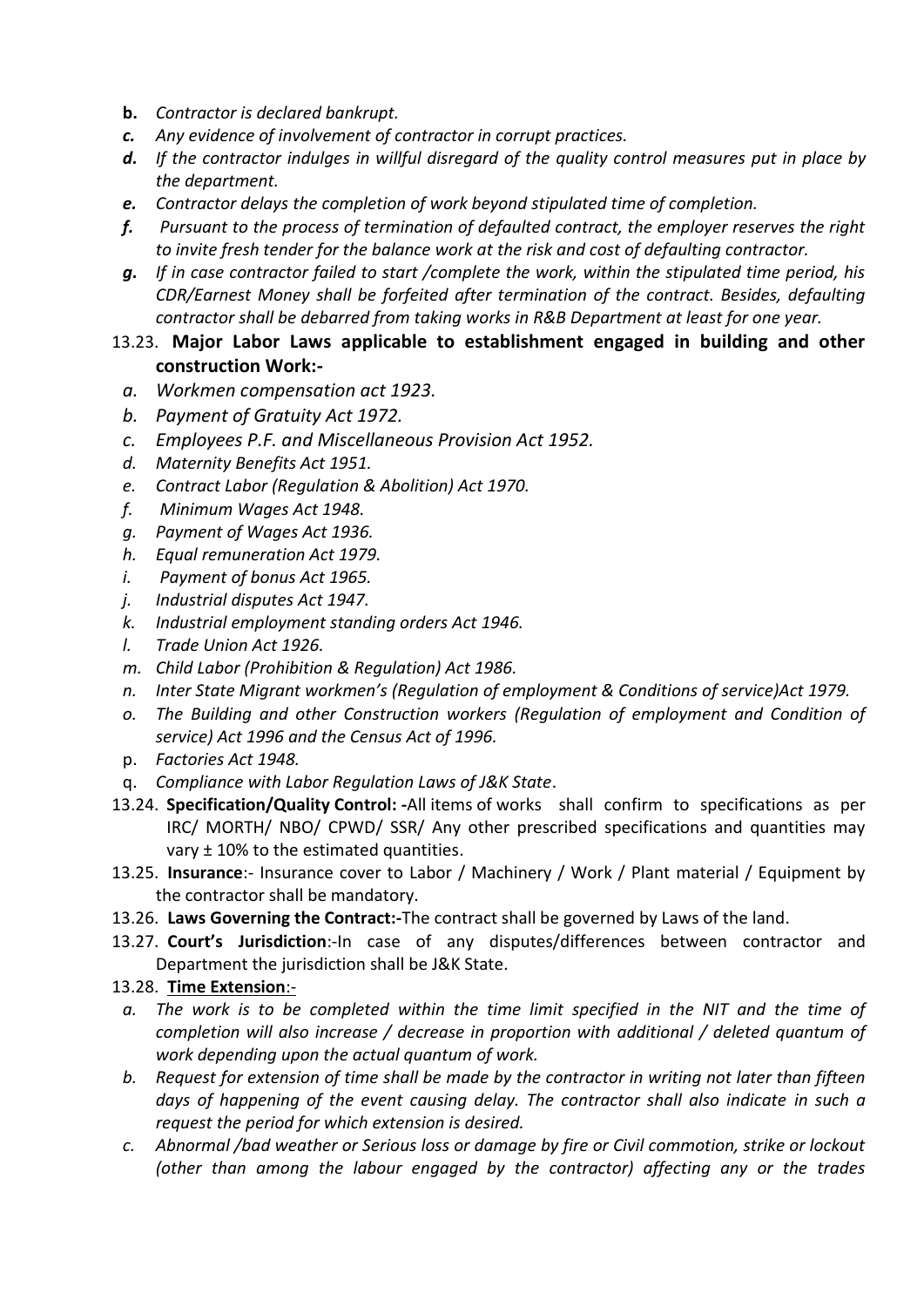*employed on the work, or Non availability of departmental stores. Any other cause which in the absolute discretion of the accepting authority is beyond the contractor's desire.*

- *d. On contractor's representation based on the grounds as detailed above the time for completion of the work may be extended by a period considered reasonable by the Department.*
- *e. Extension of time shall be also admissible in the event of temporary suspension of work.*
- *f. The works shall be subject to the inspection by State Inspection Authority if applicable at the time of completion of work for clearance and all charges on account of inspection shall be borne by the contractor.*
- 14. *The tender / bid is liable to rejection if it does not fulfil the requirements as laid down in NIT.*
- 15. *All other terms conditions are as per PWD Form 25 (Double agreement Form)*

**Executive Engineer**

### **NIT No: -F(E.Tend)( UCD)KU/12/21**

**DATED: -27-05-2021** Copy to the: -

- 1. Director, IT & SS for information .He is requested to upload the main tender notice on the University Web site for wide publicity.
- 2. Deputy Registrar (Development/Accounts) for information.
- 3. P.S. to Registrar for information of the Registrar.
- 4. Head draftsman for information.
- 5. President J&K Constructional Contractors Association, Sheikh Bagh, Srinagar for information.
- 6. Notice board.
- 7. File.